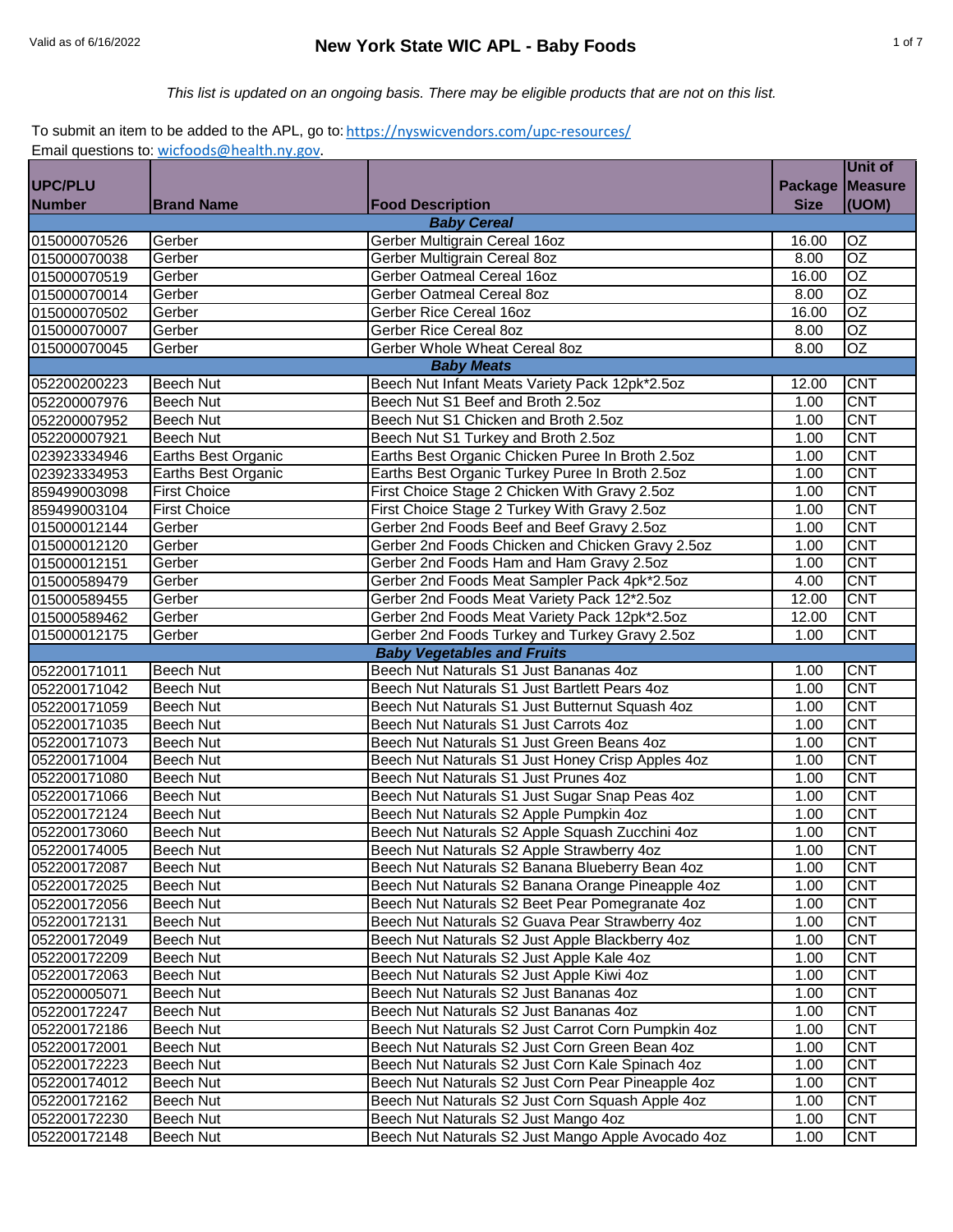|                |                   |                                                    |                | Unit of                 |
|----------------|-------------------|----------------------------------------------------|----------------|-------------------------|
| <b>UPC/PLU</b> |                   |                                                    | <b>Package</b> | <b>Measure</b>          |
| <b>Number</b>  | <b>Brand Name</b> | <b>Food Description</b>                            | <b>Size</b>    | (UOM)                   |
| 052200173039   | Beech Nut         | Beech Nut Naturals S2 Just Mango Kiwi Papaya 4oz   | 1.00           | <b>CNT</b>              |
| 052200172100   | Beech Nut         | Beech Nut Naturals S2 Just Pear Black Cherry 4oz   | 1.00           | <b>CNT</b>              |
| 052200172018   | Beech Nut         | Beech Nut Naturals S2 Just Pear Blueberry 4oz      | 1.00           | <b>CNT</b>              |
| 052200172179   | Beech Nut         | Beech Nut Naturals S2 Just Raspberry Carrot 4oz    | 1.00           | <b>CNT</b>              |
| 052200171028   | Beech Nut         | Beech Nut Naturals S2 Just Sweet Potatoes 4oz      | 1.00           | <b>CNT</b>              |
| 052200172070   | Beech Nut         | Beech Nut Naturals S2 Pear Raspberry Asparagus 4oz | 1.00           | <b>CNT</b>              |
| 052200172117   | Beech Nut         | Beech Nut Naturals S2 Peas Beans Asparagus 4oz     | 1.00           | $\overline{\text{CNT}}$ |
| 052200172094   | Beech Nut         | Beech Nut Naturals S2 Pineapple Pear Avocado 4oz   | 1.00           | $\overline{\text{CNT}}$ |
| 052200172032   | <b>Beech Nut</b>  | Beech Nut Naturals S2 Raspberry Apple Beet 4oz     | 1.00           | <b>CNT</b>              |
| 052200172193   | <b>Beech Nut</b>  | Beech Nut Naturals S2 Spinach Zucchini Peas 4oz    | 1.00           | <b>CNT</b>              |
| 052200173107   | Beech Nut         | Beech Nut Naturals S3 Apple Brry Blk Bean 4oz      | 1.00           | <b>CNT</b>              |
| 052200173114   | <b>Beech Nut</b>  | Beech Nut Naturals S3 Apple Red Bean 4oz           | 1.00           | <b>CNT</b>              |
| 052200173077   | Beech Nut         | Beech Nut Naturals S3 Just Apple Aronia Berry 4oz  | 1.00           | <b>CNT</b>              |
| 052200173084   | Beech Nut         | Beech Nut Naturals S3 Just Apple Zucchini 4oz      | 1.00           | <b>CNT</b>              |
| 052200200216   | <b>Beech Nut</b>  | Beech Nut Nat Fruit and Veg Variety Pack 16pk*4oz  | 16.00          | <b>CNT</b>              |
| 052200172216   | <b>Beech Nut</b>  | Beech Nut Ntrls S2 Pineapple Apple Kale Carrot 4oz | 1.00           | <b>CNT</b>              |
| 052200174029   | <b>Beech Nut</b>  | Beech Nut Ntrls S2 Swt Potato Orange Pineapple 4oz | 1.00           | <b>CNT</b>              |
| 052200173046   | Beech Nut         | Beech Nut Ntrls S3 Carrot Broccoli Strawberry 4oz  | 1.00           | <b>CNT</b>              |
| 052200173091   | Beech Nut         | Beech Nut Ntrls S3 Corn Carrot Garbanzo Bean 4oz   | 1.00           | <b>CNT</b>              |
| 052200173015   | <b>Beech Nut</b>  | Beech Nut Ntrls S3 Swt Potato Squash Peas 4oz      | 1.00           | CNT                     |
| 052200075791   | <b>Beech Nut</b>  | Beech Nut Org S2 Banana Mango Sweet Potato 4oz     | 1.00           | <b>CNT</b>              |
| 052200075838   | <b>Beech Nut</b>  | Beech Nut Org S2 Butternut Squash Sweet Corn 4oz   | 1.00           | <b>CNT</b>              |
| 052200075821   | <b>Beech Nut</b>  | Beech Nut Org Stage 2 Apple Raspberry Avocado 4oz  | 1.00           | <b>CNT</b>              |
| 052200075708   | <b>Beech Nut</b>  | Beech Nut Organics Stage 1 Apple 4oz               | 1.00           | <b>CNT</b>              |
| 052200075722   | Beech Nut         | Beech Nut Organics Stage 1 Carrots 4oz             | 1.00           | <b>CNT</b>              |
| 052200075715   | <b>Beech Nut</b>  | Beech Nut Organics Stage 1 Pear 4oz                | 1.00           | <b>CNT</b>              |
| 052200075753   | <b>Beech Nut</b>  | Beech Nut Organics Stage 1 Prunes 4oz              | 1.00           | <b>CNT</b>              |
| 052200075746   | <b>Beech Nut</b>  | Beech Nut Organics Stage 1 Pumpkin 4oz             | 1.00           | $\overline{\text{CNT}}$ |
| 052200075739   | Beech Nut         | Beech Nut Organics Stage 1 Sweet Potato 4oz        | 1.00           | <b>CNT</b>              |
| 052200075777   | Beech Nut         | Beech Nut Organics Stage 2 Apple Kiwi Spinach 4oz  | 1.00           | <b>CNT</b>              |
| 052200075852   | Beech Nut         | Beech Nut Organics Stage 2 Banana 4oz              | 1.00           | <b>CNT</b>              |
| 052200075784   | Beech Nut         | Beech Nut Organics Stage 2 Pear Kale Cucumber 4oz  | 1.00           | CNT                     |
| 052200005149   | Beech Nut         | Beech Nut S2 Apple Banana 4oz                      | 1.00           | $\overline{\text{CNT}}$ |
| 052200005491   | <b>Beech Nut</b>  | Beech Nut S2 Apple Blueberry 4oz                   | 1.00           | <b>CNT</b>              |
| 052200005019   | Beech Nut         | Beech Nut S2 Apple Cherry 4oz                      | 1.00           | $\overline{\text{CNT}}$ |
| 052200005064   | Beech Nut         | Beech Nut S2 Apple Mango Kiwi 4oz                  | 1.00           | <b>CNT</b>              |
| 052200005705   | Beech Nut         | Beech Nut S2 Apple Pear Banana 4oz                 | 1.00           | <b>CNT</b>              |
| 052200005026   | Beech Nut         | Beech Nut S2 Applesauce 4oz                        | 1.00           | <b>CNT</b>              |
| 052200005057   | Beech Nut         | Beech Nut S2 Apricot Pear Apple 4oz                | 1.00           | <b>CNT</b>              |
| 052200006481   | Beech Nut         | Beech Nut S2 Banana Mixed Berry 4oz                | 1.00           | <b>CNT</b>              |
| 052200005132   | Beech Nut         | Beech Nut S2 Banana Strawberry 4oz                 | 1.00           | <b>CNT</b>              |
| 052200007051   | Beech Nut         | Beech Nut S2 Bartlett Pears 4oz                    | 1.00           | <b>CNT</b>              |
| 052200007129   | Beech Nut         | Beech Nut S2 Butternut Squash 4oz                  | 1.00           | <b>CNT</b>              |
| 052200005767   | Beech Nut         | Beech Nut S2 Corn Sweet Potato 4oz                 | 1.00           | <b>CNT</b>              |
| 052200008263   | Beech Nut         | Beech Nut S2 Garden Vegetable 4oz                  | 1.00           | <b>CNT</b>              |
| 052200007150   | Beech Nut         | Beech Nut S2 Green Beans 4oz                       | 1.00           | <b>CNT</b>              |
| 052200007785   | Beech Nut         | Beech Nut S2 Mango 4oz                             | 1.00           | CNT                     |
| 052200008270   | Beech Nut         | Beech Nut S2 Mixed Vegetable 4oz                   | 1.00           | <b>CNT</b>              |
| 052200007068   | Beech Nut         | Beech Nut S2 Peaches 4oz                           | 1.00           | <b>CNT</b>              |
| 052200008119   | Beech Nut         | Beech Nut S2 Pear Pineapple 4oz                    | 1.00           | <b>CNT</b>              |
| 052200005118   | Beech Nut         | Beech Nut S2 Pear Raspberry 4oz                    | 1.00           | <b>CNT</b>              |
| 052200007143   | Beech Nut         | Beech Nut S2 Sweet Carrots 4oz                     | 1.00           | <b>CNT</b>              |
| 052200007167   | Beech Nut         | Beech Nut S2 Sweet Peas 4oz                        | 1.00           | <b>CNT</b>              |
| 052200005897   | Beech Nut         | Beech Nut S2 Sweet Potatoes 4oz                    | 1.00           | <b>CNT</b>              |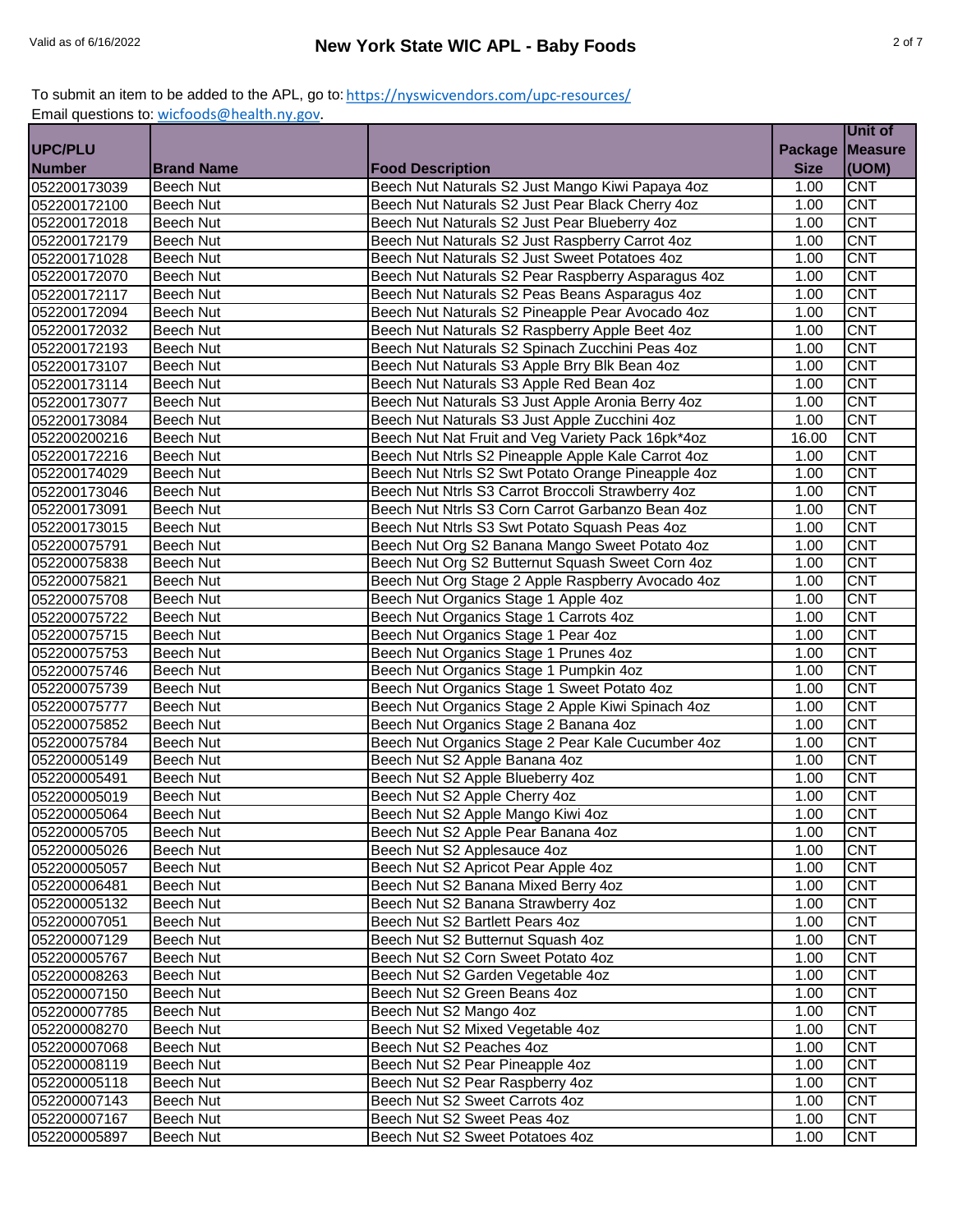|                              |                            |                                                                   |                | <b>Unit of</b>           |
|------------------------------|----------------------------|-------------------------------------------------------------------|----------------|--------------------------|
| <b>UPC/PLU</b>               |                            |                                                                   | <b>Package</b> | <b>Measure</b>           |
| <b>Number</b>                | <b>Brand Name</b>          | <b>Food Description</b>                                           | <b>Size</b>    | (UOM)                    |
| 041190071128                 | <b>Bowl and Basket</b>     | Bowl and Basket Apple 2pk*4oz                                     | 2.00           | <b>CNT</b>               |
| 041190071142                 | <b>Bowl and Basket</b>     | Bowl and Basket Apple Banana Strawberry 2pk*4oz                   | 2.00           | <b>CNT</b>               |
| 041190071135                 | <b>Bowl and Basket</b>     | Bowl and Basket Apple Berry 2pk*4oz                               | 2.00           | <b>CNT</b>               |
| 041190071159                 | <b>Bowl and Basket</b>     | Bowl and Basket Banana 2pk*4oz                                    | 2.00           | <b>CNT</b>               |
| 041190071166                 | <b>Bowl and Basket</b>     | Bowl and Basket Mixed Vegetables 2pk*4oz                          | 2.00           | <b>CNT</b>               |
| 041190071173                 | <b>Bowl and Basket</b>     | Bowl and Basket Sweet Potato 2pk*4oz                              | 2.00           | <b>CNT</b>               |
| 023923200227                 | Earths Best Organic        | Earths Best Org Bananas Peaches Raspberries 4oz                   | 1.00           | <b>CNT</b>               |
| 023923300729                 | Earths Best Organic        | Earths Best Organic Apple Butternut Squash 4oz                    | 1.00           | <b>CNT</b>               |
| 023923200104                 | Earths Best Organic        | Earths Best Organic Apples 4oz                                    | 1.00           | <b>CNT</b>               |
| 023923200135                 | Earths Best Organic        | Earths Best Organic Apples and Apricots 4oz                       | 1.00           | <b>CNT</b>               |
| 023923200180                 | Earths Best Organic        | Earths Best Organic Apples and Blueberries 4oz                    | 1.00           | <b>CNT</b>               |
| 023923200142                 | Earths Best Organic        | Earths Best Organic Apples and Plums 4oz                          | 1.00           | <b>CNT</b>               |
| 023923300712                 | Earths Best Organic        | Earths Best Organic Banana Mango 4oz                              | 1.00           | <b>CNT</b>               |
| 023923200173                 | Earths Best Organic        | Earths Best Organic Bananas 4oz                                   | 1.00           | <b>CNT</b>               |
| 023923300309                 | Earths Best Organic        | Earths Best Organic Carrots 4oz                                   | 1.00           | <b>CNT</b>               |
| 023923300354                 | Earths Best Organic        | Earths Best Organic Corn and Butternut Squash 4oz                 | 1.00           | <b>CNT</b>               |
| 023923200166                 | Earths Best Organic        | Earths Best Organic Pears 4oz                                     | 1.00           | <b>CNT</b>               |
| 023923200210                 | <b>Earths Best Organic</b> | Earths Best Organic Pears and Mangos 4oz                          | 1.00           | <b>CNT</b>               |
| 023923200197                 | <b>Earths Best Organic</b> | Earths Best Organic Pears and Raspberries 4oz                     | 1.00           | <b>CNT</b>               |
| 023923252219                 | Earths Best Organic        | Earths Best Organic Prunes 4oz                                    | 1.00           | <b>CNT</b>               |
| 023923200739                 | Earths Best Organic        | Earths Best Organic Pumpkin Apple 4oz                             | 1.00           | <b>CNT</b>               |
| 023923343238                 | Earths Best Organic        | Earths Best Organic Spring Peas 4oz                               | 1.00           | <b>CNT</b>               |
| 023923300736                 | Earths Best Organic        | Earths Best Organic Sweet Potato Apricot 4oz                      | 1.00           | <b>CNT</b>               |
| 023923300316                 | Earths Best Organic        | Earths Best Organic Sweet Potatoes 4oz                            | 1.00           | <b>CNT</b>               |
| 023923300347                 | <b>Earths Best Organic</b> | Earths Best Organic Winter Squash 4oz                             | 1.00           | <b>CNT</b>               |
| 859499035860                 | <b>First Choice</b>        | First Choice Apple and Sweet Potato 2pk*4oz                       | 2.00           | <b>CNT</b>               |
| 859499003487                 | First Choice               | First Choice Apple Banana 2pk*4oz                                 | 2.00           | <b>CNT</b>               |
| 859499003494                 | <b>First Choice</b>        | First Choice Apple Blueberry 2pk*4oz                              | 2.00           | <b>CNT</b>               |
| 859499003555                 | <b>First Choice</b>        | First Choice Apple Carrot Mango 2pk*4oz                           | 2.00           | <b>CNT</b>               |
| 859499003500                 | <b>First Choice</b>        | First Choice Apple Mango 2pk*4oz                                  | 2.00           | <b>CNT</b>               |
| 859499003517                 | <b>First Choice</b>        | First Choice Apple Pear Banana 2pk*4oz                            | 2.00           | <b>CNT</b>               |
| 859499003562                 | <b>First Choice</b>        | First Choice Apple Strawberry Banana 2pk*4oz                      | 2.00           | <b>CNT</b>               |
| 859499003470                 | <b>First Choice</b>        | First Choice Applesauce 2pk*4oz                                   | 2.00           | <b>CNT</b>               |
| 859499003593                 | <b>First Choice</b>        | First Choice Applesauce Passover 2pk*4oz                          | 2.00           | <b>CNT</b>               |
| 859499003524                 | <b>First Choice</b>        | First Choice Banana 2pk*4oz                                       | 2.00           | <b>CNT</b>               |
| 859499003753                 | <b>First Choice</b>        | First Choice Carrots 2pk*4oz                                      | 2.00           | <b>CNT</b>               |
| 859499003173                 | <b>First Choice</b>        | First Choice Carrots Passover 2pk*4oz                             | 2.00           | <b>CNT</b>               |
| 859499003760                 | <b>First Choice</b>        | First Choice Mixed Vegetables 2pk*4oz                             | 2.00           | <b>CNT</b>               |
| 859499003890                 | <b>First Choice</b>        | First Choice Organic Applesauce 4oz                               | 1.00           | <b>CNT</b>               |
| 859499003944                 | <b>First Choice</b>        | First Choice Organic Orchard Fruits 4oz                           | 1.00           | <b>CNT</b>               |
| 859499003906                 | <b>First Choice</b>        | First Choice Organic Pears 4oz                                    | 1.00           | <b>CNT</b>               |
| 859499003913                 | <b>First Choice</b>        | First Choice Organic Squash 4oz                                   | 1.00           | <b>CNT</b>               |
| 859499003920                 | <b>First Choice</b>        | First Choice Organic Sweet Potato 4oz                             | 1.00           | <b>CNT</b>               |
| 859499003937                 | <b>First Choice</b>        | First Choice Organic Sweet Potato Apple 4oz                       | 1.00           | <b>CNT</b>               |
| 859499003531                 | <b>First Choice</b>        | First Choice Pears 2pk*4oz                                        | 2.00           | <b>CNT</b>               |
| 859499003630                 | <b>First Choice</b>        | First Choice Pears Passover 2pk*4oz                               | 2.00           | <b>CNT</b>               |
| 859499003777                 | <b>First Choice</b>        | First Choice Squash 2pk*4oz                                       | 2.00           | <b>CNT</b>               |
| 859499003579                 | <b>First Choice</b>        | First Choice Squash Apple Pear 2pk*4oz                            | 2.00           | <b>CNT</b>               |
| 859499003746                 | <b>First Choice</b>        | First Choice Sweet Potato 2pk*4oz                                 | 2.00           | <b>CNT</b>               |
| 859499003586                 | <b>First Choice</b>        | First Choice Sweet Potato Apple 2pk*4oz                           | 2.00           | <b>CNT</b>               |
| 859499003166                 | <b>First Choice</b>        | First Choice Sweet Potato Passover 2pk*4oz                        | 2.00           | <b>CNT</b><br><b>CNT</b> |
| 015000003029                 | Gerber                     | Gerber 1st Foods Apple 2pk*2oz<br>Gerber 1st Foods Banana 2pk*2oz | 1.00           | <b>CNT</b>               |
| 015000003111<br>015000003005 | Gerber<br>Gerber           | Gerber 1st Foods Carrot 2pk*2oz                                   | 1.00<br>1.00   | <b>CNT</b>               |
|                              |                            |                                                                   |                |                          |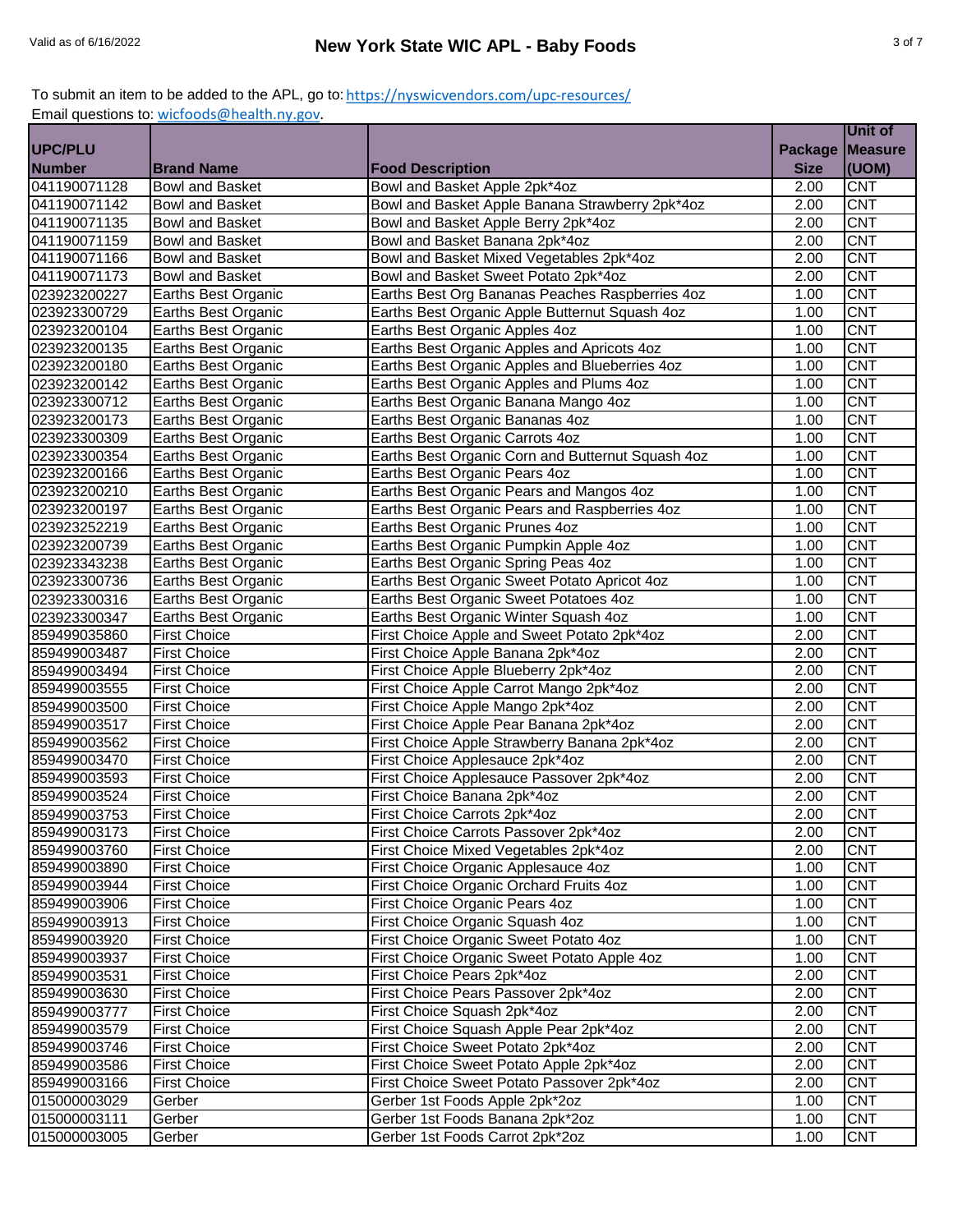|                |                   |                                                   |                | Unit of        |
|----------------|-------------------|---------------------------------------------------|----------------|----------------|
| <b>UPC/PLU</b> |                   |                                                   | <b>Package</b> | <b>Measure</b> |
| <b>Number</b>  | <b>Brand Name</b> | <b>Food Description</b>                           | <b>Size</b>    | (UOM)          |
| 015000003104   | Gerber            | Gerber 1st Foods Green Bean2pk*2oz                | 1.00           | <b>CNT</b>     |
| 015000003173   | Gerber            | Gerber 1st Foods Natural Corn 4oz                 | 1.00           | <b>CNT</b>     |
| 015000003166   | Gerber            | Gerber 1st Foods Natural Green Beans 4oz          | 1.00           | <b>CNT</b>     |
| 015000006808   | Gerber            | Gerber 1st Foods Natural Mango 4oz                | 1.00           | CNT            |
| 015000003159   | Gerber            | Gerber 1st Foods Natural Sweet Potato 4oz         | 1.00           | <b>CNT</b>     |
| 015000186883   | Gerber            | Gerber 1st Foods Natural Variety Pack 8pk*4oz     | 8.00           | <b>CNT</b>     |
| 015000002824   | Gerber            | Gerber 1st Foods Organic Apple 4oz                | 1.00           | <b>CNT</b>     |
| 015000002817   | Gerber            | Gerber 1st Foods Organic Banana 4oz               | 1.00           | <b>CNT</b>     |
| 015000002848   | Gerber            | Gerber 1st Foods Organic Carrot 4oz               | 1.00           | <b>CNT</b>     |
| 015000002862   | Gerber            | Gerber 1st Foods Organic Pear 4oz                 | 1.00           | <b>CNT</b>     |
| 015000003074   | Gerber            | Gerber 1st Foods Pea 2pk*2oz                      | 1.00           | <b>CNT</b>     |
| 015000003098   | Gerber            | Gerber 1st Foods Peach 2pk*2oz                    | 1.00           | <b>CNT</b>     |
| 015000003067   | Gerber            | Gerber 1st Foods Pear 2pk*2oz                     | 1.00           | <b>CNT</b>     |
| 015000003012   | Gerber            | Gerber 1st Foods Prune 2pk*2oz                    | 1.00           | <b>CNT</b>     |
| 015000003036   | Gerber            | Gerber 1st Foods Squash 2pk*2oz                   | 1.00           | <b>CNT</b>     |
| 015000003081   | Gerber            | Gerber 1st Foods Sweet Potato 2pk*2oz             | 1.00           | <b>CNT</b>     |
| 015000076108   | Gerber            | Gerber 2Foods Banana Blackberry Blueberry 2pk*4oz | 2.00           | <b>CNT</b>     |
| 015000076917   | Gerber            | Gerber 2Foods Sweet Potato Apple Pumpkin 2pk*4oz  | 2.00           | <b>CNT</b>     |
| 015000076924   | Gerber            | Gerber 2Foods Sweet Potato Apple Pumpkin 2pk*4oz  | 2.00           | <b>CNT</b>     |
| 015000076078   | Gerber            | Gerber 2nd Foods Apple 2pk*4oz                    | 2.00           | <b>CNT</b>     |
| 015000006303   | Gerber            | Gerber 2nd Foods Apple 4oz                        | 1.00           | <b>CNT</b>     |
| 015000076337   | Gerber            | Gerber 2nd Foods Apple Avocado 2pk*4oz            | 2.00           | <b>CNT</b>     |
| 015000076085   | Gerber            | Gerber 2nd Foods Apple Blueberry 2pk*4oz          | 2.00           | <b>CNT</b>     |
| 015000004477   | Gerber            | Gerber 2nd Foods Apple Blueberry 4oz              | 1.00           | <b>CNT</b>     |
| 015000076658   | Gerber            | Gerber 2nd Foods Apple Cherry 2pk*4oz             | 2.00           | <b>CNT</b>     |
| 015000076856   | Gerber            | Gerber 2nd Foods Apple Peach Squash 2pk*4oz       | 2.00           | <b>CNT</b>     |
| 015000006310   | Gerber            | Gerber 2nd Foods Apple Prune 4oz                  | 1.00           | <b>CNT</b>     |
| 015000006501   | Gerber            | Gerber 2nd Foods Apple Spinach Kale 4oz           | 1.00           | <b>CNT</b>     |
| 015000076092   | Gerber            | Gerber 2nd Foods Apple Strawberry Banana 2pk*4oz  | 2.00           | <b>CNT</b>     |
| 015000004279   | Gerber            | Gerber 2nd Foods Apple Strawberry Banana 4oz      | 1.00           | <b>CNT</b>     |
| 015000075927   | Gerber            | Gerber 2nd Foods Apple Strawberry Rhubarb 2pk*4oz | 2.00           | <b>CNT</b>     |
| 015000006327   | Gerber            | Gerber 2nd Foods Apple Zucchini Peach 4oz         | 1.00           | <b>CNT</b>     |
| 015000004316   | Gerber            | Gerber 2nd Foods Applesauce 4oz                   | 1.00           | CNT            |
| 015000076696   | Gerber            | Gerber 2nd Foods Apricot Mixed Fruit 2pk*4oz      | 2.00           | <b>CNT</b>     |
| 015000076054   | Gerber            | Gerber 2nd Foods Banana 2pk*4oz                   | 2.00           | <b>CNT</b>     |
| 015000006341   | Gerber            | Gerber 2nd Foods Banana 4oz                       | 1.00           | <b>CNT</b>     |
| 015000004354   | Gerber            | Gerber 2nd Foods Bananas 4oz                      | 1.00           | <b>CNT</b>     |
| 015000076429   | Gerber            | Gerber 2nd Foods Banana Apple Pear 2pk*4oz        | 2.00           | <b>CNT</b>     |
| 015000006372   | Gerber            | Gerber 2nd Foods Banana Blueberry 4oz             | 1.00           | <b>CNT</b>     |
| 015000076818   | Gerber            | Gerber 2nd Foods Banana Carrot Mango 2pk*4oz      | 2.00           | <b>CNT</b>     |
| 015000076719   | Gerber            | Gerber 2nd Foods Banana Orange Medley 2pk*4oz     | 2.00           | <b>CNT</b>     |
| 015000076672   | Gerber            | Gerber 2nd Foods Banana Plum Grape 2pk*4oz        | 2.00           | <b>CNT</b>     |
| 015000076009   | Gerber            | Gerber 2nd Foods Carrot 2pk*4oz                   | 2.00           | <b>CNT</b>     |
| 015000004118   | Gerber            | Gerber 2nd Foods Carrots 4oz                      | 1.00           | <b>CNT</b>     |
| 015000006389   | Gerber            | Gerber 2nd Foods Carrot 4oz                       | 1.00           | <b>CNT</b>     |
| 015000076375   | Gerber            | Gerber 2nd Foods Carrot Mango Pineapple 2pk*4oz   | 2.00           | <b>CNT</b>     |
| 015000076979   | Gerber            | Gerber 2nd Foods Carrot Pear Blackberry 2pk*4oz   | 2.00           | <b>CNT</b>     |
| 015000076986   | Gerber            | Gerber 2nd Foods Carrot Pear Blackberry 2pk*4oz   | 2.00           | <b>CNT</b>     |
| 015000076733   | Gerber            | Gerber 2nd Foods Carrot Sweet Potato Pea 2pk*4oz  | 2.00           | <b>CNT</b>     |
| 015000186814   | Gerber            | Gerber 2nd Foods Classics Sampler Pack 8pk*8oz    | 16.00          | <b>CNT</b>     |
| 015000186852   | Gerber            | Gerber 2nd Foods Farmers Favorites Pack 16pk*8oz  | 32.00          | <b>CNT</b>     |
| 015000076016   | Gerber            | Gerber 2nd Foods Green Bean 2pk*4oz               | 2.00           | <b>CNT</b>     |
| 015000004125   | Gerber            | Gerber 2nd Foods Green Beans 4oz                  | 1.00           | <b>CNT</b>     |
| 015000006495   | Gerber            | Gerber 2nd Foods Green Bean Zucchini 4oz          | 1.00           | <b>CNT</b>     |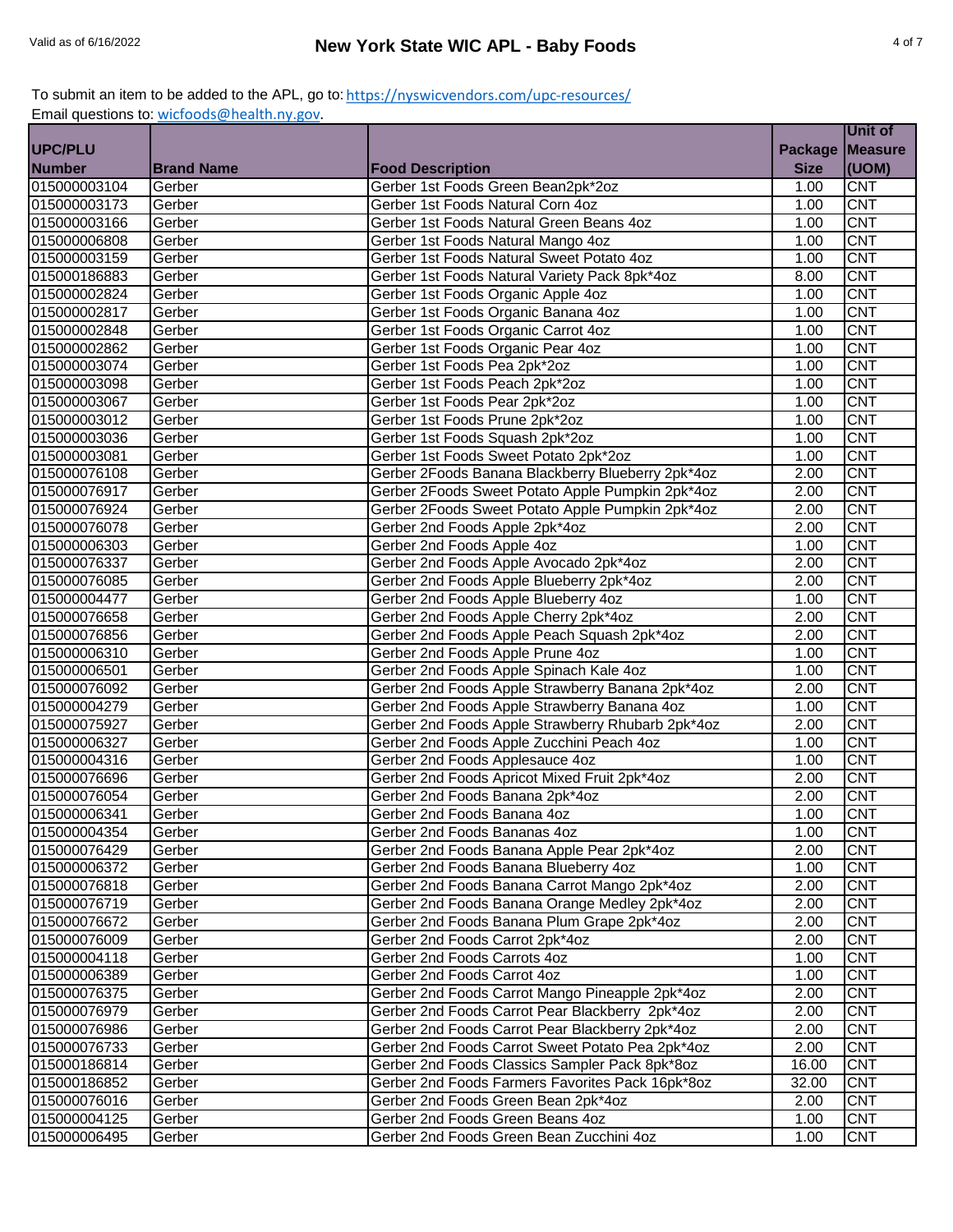|                |                            |                                                    |                | Unit of          |
|----------------|----------------------------|----------------------------------------------------|----------------|------------------|
| <b>UPC/PLU</b> |                            |                                                    | <b>Package</b> | <b>Measure</b>   |
| <b>Number</b>  | <b>Brand Name</b>          | <b>Food Description</b>                            | <b>Size</b>    | (UOM)            |
| 015000076870   | Gerber                     | Gerber 2nd Foods Mango 2pk*4oz                     | 2.00           | <b>CNT</b>       |
| 015000186906   | Gerber                     | Gerber 2nd Foods Natural Blends Pack 8pk*4oz       | 8.00           | <b>CNT</b>       |
| 015000006853   | Gerber                     | Gerber 2nd Foods Natural Pear Guava 4oz            | 1.00           | <b>CNT</b>       |
| 015000006877   | Gerber                     | Gerber 2nd Foods Natural Squash Pear Pineapple 4oz | 1.00           | <b>CNT</b>       |
| 015000002695   | Gerber                     | Gerber 2nd Foods Organic Apple Prune 4oz           | 1.00           | <b>CNT</b>       |
| 015000002909   | Gerber                     | Gerber 2nd Foods Organic Apple Spinach Kale 4oz    | 1.00           | <b>CNT</b>       |
| 015000002961   | Gerber                     | Gerber 2nd Foods Organic Apple Strawberry Beet 4oz | 1.00           | <b>CNT</b>       |
| 015000002930   | Gerber                     | Gerber 2nd Foods Organic Apple Wild Blueberry 4oz  | 1.00           | CNT              |
| 015000002619   | Gerber                     | Gerber 2nd Foods Organic Carrot Apple Pear 4oz     | 1.00           | <b>CNT</b>       |
| 015000002602   | Gerber                     | Gerber 2nd Foods Organic Mango Apple Banana 4oz    | 1.00           | <b>CNT</b>       |
| 015000076023   | Gerber                     | Gerber 2nd Foods Pea 2pk*4oz                       | 2.00           | <b>CNT</b>       |
| 015000004163   | Gerber                     | Gerber 2nd Foods Peas 4oz                          | 1.00           | <b>CNT</b>       |
| 015000076436   | Gerber                     | Gerber 2nd Foods Pea Carrot Spinach 2pk*4oz        | 2.00           | <b>CNT</b>       |
| 015000076405   | Gerber                     | Gerber 2nd Foods Peach 2pk*4oz                     | 2.00           | <b>CNT</b>       |
| 015000076061   | Gerber                     | Gerber 2nd Foods Pear 2pk*4oz                      | 2.00           | <b>CNT</b>       |
| 015000006433   | Gerber                     | Gerber 2nd Foods Pear 4oz                          | 1.00           | <b>CNT</b>       |
| 015000004347   | Gerber                     | Gerber 2nd Foods Pears 4oz                         | 1.00           | <b>CNT</b>       |
| 015000006396   | Gerber                     | Gerber 2nd Foods Pear Carrot Pea 4oz               | 1.00           | <b>CNT</b>       |
| 015000075989   | Gerber                     | Gerber 2nd Foods Pear Parsnip Blueberry 2pk*4oz    | 2.00           | <b>CNT</b>       |
| 015000076757   | Gerber                     | Gerber 2nd Foods Pear Pineapple 2pk*4oz            | 2.00           | <b>CNT</b>       |
| 015000006440   | Gerber                     | Gerber 2nd Foods Pear Zucchini 4oz                 | 1.00           | <b>CNT</b>       |
| 015000076832   | Gerber                     | Gerber 2nd Foods Pear Zucchini Corn 2pk*4oz        | 2.00           | <b>CNT</b>       |
| 015000076771   | Gerber                     | Gerber 2nd Foods Prune Apple 2pk*4oz               | 2.00           | <b>CNT</b>       |
| 015000076894   | Gerber                     | Gerber 2nd Foods Pumpkin 2pk*4oz                   | 2.00           | <b>CNT</b>       |
| 015000076931   | Gerber                     | Gerber 2nd Foods Pumpkin Banana 2pk*4oz            | 2.00           | <b>CNT</b>       |
| 015000076030   | Gerber                     | Gerber 2nd Foods Squash 2pk*4oz                    | 2.00           | <b>CNT</b>       |
| 015000004170   | Gerber                     | Gerber 2nd Foods Squash 4oz                        | 1.00           | <b>CNT</b>       |
| 015000076955   | Gerber                     | Gerber 2nd Foods Squash Apple Corn 2pk*4oz         | 2.00           | $\overline{CNT}$ |
| 015000076962   | Gerber                     | Gerber 2nd Foods Squash Apple Corn 2pk*4oz         | 2.00           | <b>CNT</b>       |
| 015000186869   | Gerber                     | Gerber 2nd Foods SuperBlends Variety Pack 16pk*8oz | 32.00          | <b>CNT</b>       |
| 015000076047   | Gerber                     | Gerber 2nd Foods Sweet Potato 2pk*4oz              | 2.00           | <b>CNT</b>       |
| 015000004187   | Gerber                     | Gerber 2nd Foods Sweet Potatoes 4oz                | 1.00           | <b>CNT</b>       |
| 015000076795   | Gerber                     | Gerber 2nd Foods Sweet Potato Corn 2pk*4oz         | 2.00           | <b>CNT</b>       |
| 015000076351   | Gerber                     | Gerber 2nd Foods Sweet Potato Mango Kale 2pk*4oz   | 2.00           | <b>CNT</b>       |
| 015000186876   | Gerber                     | Gerber 2nd Foods Tropical Adventure Pack 16pk*8oz  | 32.00          | <b>CNT</b>       |
| 015000186739   | Gerber                     | Gerber 2nd Foods Variety Pack 16 2pk*4oz           | 32.00          | <b>CNT</b>       |
| 015000186760   | Gerber                     | Gerber My 1st Fruits Starter Kit 6pk*2oz           | 3.00           | <b>CNT</b>       |
| 015000186784   | Gerber                     | Gerber My 1st Veggies Starter Kit 6pk*2oz          | 3.00           | <b>CNT</b>       |
| 015000006846   | Gerber                     | Gerber Natural Apple Strawberry Banana 4oz         | 1.00           | <b>CNT</b>       |
| 015000006822   | Gerber                     | Gerber Natural Sweet Potato Banana Orange 4oz      | 1.00           | <b>CNT</b>       |
| 015000003319   | Gerber                     | Gerber Organic 1st Foods Butternut Squash 4oz      | 1.00           | <b>CNT</b>       |
| 015000003302   | Gerrber                    | Gerber Organic 1st Foods Pea 4oz                   | 1.00           | <b>CNT</b>       |
| 015000002992   | Gerber                     | Gerber Org Pear Purple Carrot Raspberry 4oz        | 1.00           | <b>CNT</b>       |
| 819573014716   | Happy Baby Organics        | Happy Baby Organics Apples and Blueberries 4oz     | 1.00           | <b>CNT</b>       |
| 819573014679   | Happy Baby Organics        | Happy Baby Organics Apples and Spinach 4oz         | 1.00           | <b>CNT</b>       |
| 819573015140   | <b>Happy Baby Organics</b> | Happy Baby Organics Apples Mangos Beets 4oz        | 1.00           | <b>CNT</b>       |
| 819573014693   | Happy Baby Organics        | Happy Baby Organics Bananas and Strawberries 4oz   | 1.00           | <b>CNT</b>       |
| 819573014686   | Happy Baby Organics        | Happy Baby Organics Bananas and Sweet Potatoes 4oz | 1.00           | <b>CNT</b>       |
| 819573014747   | Happy Baby Organics        | Happy Baby Organics Bananas Blueberries Beets 4oz  | 1.00           | <b>CNT</b>       |
| 819573015102   | Happy Baby Organics        | Happy Baby Organics Carrots 4oz                    | 1.00           | <b>CNT</b>       |
| 819573015157   | Happy Baby Organics        | Happy Baby Organics Carrots and Peas 4oz           | 1.00           | <b>CNT</b>       |
| 819573015119   | Happy Baby Organics        | Happy Baby Organics Grean Beans 4oz                | 1.00           | <b>CNT</b>       |
| 819573014655   | Happy Baby Organics        | Happy Baby Organics Pears 4oz                      | 1.00           | <b>CNT</b>       |
| 819573014709   | <b>Happy Baby Organics</b> | Happy Baby Organics Pears and Kale 4oz             | 1.00           | <b>CNT</b>       |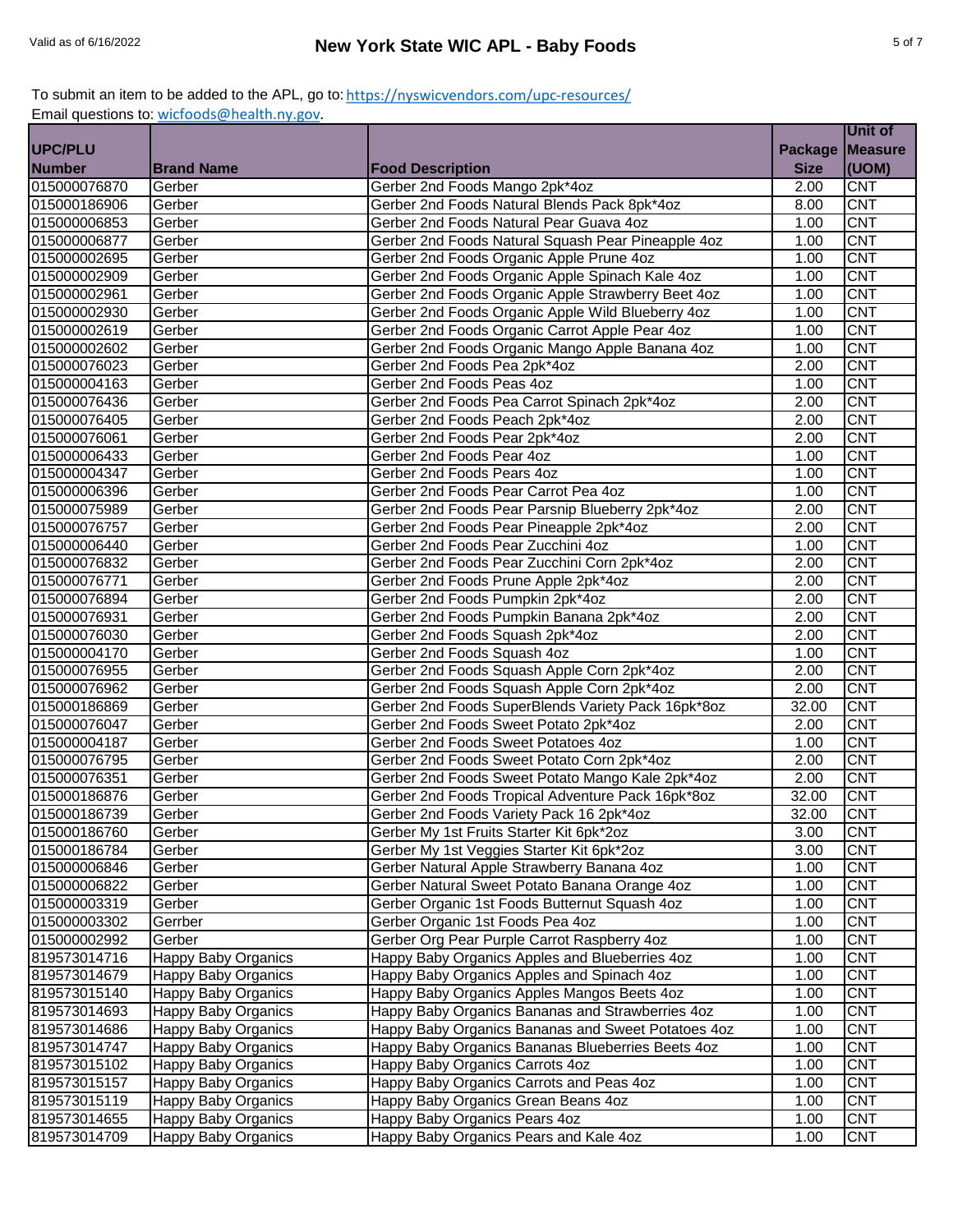|                |                            |                                                    |                | Unit of        |
|----------------|----------------------------|----------------------------------------------------|----------------|----------------|
| <b>UPC/PLU</b> |                            |                                                    | <b>Package</b> | <b>Measure</b> |
| <b>Number</b>  | <b>Brand Name</b>          | <b>Food Description</b>                            | <b>Size</b>    | (UOM)          |
| 819573015133   | Happy Baby Organics        | Happy Baby Organics Pears and Prunes 4oz           | 1.00           | <b>CNT</b>     |
| 819573014730   | <b>Happy Baby Organics</b> | Happy Baby Organics Pears Mangos Spinach 4oz       | 1.00           | <b>CNT</b>     |
| 819573015126   | Happy Baby Organics        | Happy Baby Organics Pears Pineapple Avocados 4oz   | 1.00           | <b>CNT</b>     |
| 819573014662   | Happy Baby Organics        | Happy Baby Organics Sweet Potatoes 4oz             | 1.00           | <b>CNT</b>     |
| 688267156632   | Natures Promise            | Natures Promise Organic Apple Blueberry 4oz        | 1.00           | <b>CNT</b>     |
| 688267563355   | <b>Natures Promise</b>     | Natures Promise Organic Banana 4oz                 | 1.00           | <b>CNT</b>     |
| 688267156588   | <b>Natures Promise</b>     | Natures Promise Organic Carrots 4oz                | 1.00           | CNT            |
| 688267156564   | <b>Natures Promise</b>     | Natures Promise Organic Pears 4oz                  | 1.00           | CNT            |
| 688267156601   | Natures Promise            | Natures Promise Organic Squash 4oz                 | 1.00           | <b>CNT</b>     |
| 688267156557   | <b>Natures Promise</b>     | Natures Promise Organic Sweet Potatoes 4oz         | 1.00           | <b>CNT</b>     |
| 688267156571   | <b>Natures Promise</b>     | Natures Promise Organic Tropical Mango 4oz         | 1.00           | <b>CNT</b>     |
| 810003514028   | Once Upon A Farm           | Once Upon A Farm Apple Blueberry Sweet Potato      | 1.00           | <b>CNT</b>     |
| 810003514127   | Once Upon A Farm           | Once Upon A Farm Org Apple Banana Kale 4oz         | 1.00           | <b>CNT</b>     |
| 810003514042   | Once Upon A Farm           | Once Upon A Farm Org Apple Strbry Banana Beet 4oz  | 1.00           | <b>CNT</b>     |
| 810003514066   | Once Upon A Farm           | Once Upon A Farm Org Pear Carrot Mango 4oz         | 1.00           | <b>CNT</b>     |
| 810003514080   | Once Upon A Farm           | Once Upon A Farm Org Pear Squash Raspberry 4oz     | 1.00           | <b>CNT</b>     |
| 810003514103   | Once Upon A Farm           | Once Upon A Farm Org Pear Strawberry Carrot 4oz    | 1.00           | <b>CNT</b>     |
| 036800265745   | <b>Tippy Toes</b>          | Tippy Toes Apple Banana 2pk*4oz                    | 2.00           | <b>CNT</b>     |
| 036800453746   | <b>Tippy Toes</b>          | Tippy Toes Apple Banana Strawberry 2pk*4oz         | 2.00           | <b>CNT</b>     |
| 036800265752   | <b>Tippy Toes</b>          | Tippy Toes Apple Berry 2pk*4oz                     | 2.00           | CNT            |
| 036800265776   | <b>Tippy Toes</b>          | Tippy Toes Apple Mango 2pk*4oz                     | 2.00           | <b>CNT</b>     |
| 036800453784   | <b>Tippy Toes</b>          | Tippy Toes Carrots 2pk*4oz                         | 2.00           | <b>CNT</b>     |
| 036800265769   | <b>Tippy Toes</b>          | Tippy Toes Apple Carrot Mango 2pk*4oz              | 2.00           | <b>CNT</b>     |
| 036800265783   | <b>Tippy Toes</b>          | Tippy Toes Apple Pear Banana 2pk*4oz               | 2.00           | <b>CNT</b>     |
| 036800265790   | <b>Tippy Toes</b>          | Tippy Toes Apple Sweet Potato 2pk*4oz              | 2.00           | <b>CNT</b>     |
| 036800265738   | <b>Tippy Toes</b>          | Tippy Toes Apples 2pk*4oz                          | 2.00           | <b>CNT</b>     |
| 036800453739   | <b>Tippy Toes</b>          | Tippy Toes Bananas 2pk*4oz                         | 2.00           | <b>CNT</b>     |
| 036800453944   | <b>Tippy Toes</b>          | Tippy Toes Organic Apple Banana Strawberry 4oz     | 1.00           | <b>CNT</b>     |
| 036800453975   | <b>Tippy Toes</b>          | Tippy Toes Organic Apple Pear Banana 4oz           | 1.00           | <b>CNT</b>     |
| 036800453876   | <b>Tippy Toes</b>          | Tippy Toes Organic Apples 4oz                      | 1.00           | <b>CNT</b>     |
| 036800453883   | <b>Tippy Toes</b>          | Tippy Toes Organic Bananas 4oz                     | 1.00           | <b>CNT</b>     |
| 036800453937   | <b>Tippy Toes</b>          | <b>Tippy Toes Organic Carrots 4oz</b>              | 1.00           | <b>CNT</b>     |
| 036800453852   | <b>Tippy Toes</b>          | Tippy Toes Organic Mixed Vegetables 4oz            | 1.00           | CNT            |
| 036800453869   | <b>Tippy Toes</b>          | <b>Tippy Toes Organic Pears 4oz</b>                | 1.00           | <b>CNT</b>     |
| 036800453845   | <b>Tippy Toes</b>          | Tippy Toes Organic Squash 4oz                      | 1.00           | <b>CNT</b>     |
| 036800453838   | <b>Tippy Toes</b>          | Tippy Toes Organic Sweet Potatoes 4oz              | 1.00           | <b>CNT</b>     |
| 036800453814   | <b>Tippy Toes</b>          | Tippy Toes Mixed Vegetables 2pk*4oz                | 2.00           | <b>CNT</b>     |
| 036800453821   | <b>Tippy Toes</b>          | Tippy Toes Squash 2pk*4oz                          | 2.00           | <b>CNT</b>     |
| 041190071791   | Wholesome Pantry           | Wholesome Pantry Org ButternutSquash and Apple 4oz | 1.00           | <b>CNT</b>     |
| 041190071760   | Wholesome Pantry           | Wholesome Pantry Organic Apple and Spinach 4oz     | 1.00           | <b>CNT</b>     |
| 041190071777   | Wholesome Pantry           | Wholesome Pantry Organic Apple and Strawberry 4oz  | 1.00           | <b>CNT</b>     |
| 041190071807   | <b>Wholesome Pantry</b>    | Wholesome Pantry Organic Carrot and Apple 4oz      | 1.00           | <b>CNT</b>     |
| 711535513544   | <b>Wild Harvest</b>        | Wild Harvest Org Apples Strawberries Bananas 4oz   | 1.00           | <b>CNT</b>     |
| 711535513513   | <b>Wild Harvest</b>        | Wild Harvest Organic Apple Sauce 4oz               | 1.00           | <b>CNT</b>     |
| 711535513599   | <b>Wild Harvest</b>        | Wild Harvest Organic Apples and Berries 4oz        | 1.00           | <b>CNT</b>     |
| 711535513605   | <b>Wild Harvest</b>        | Wild Harvest Organic Apples and Mangos 4oz         | 1.00           | <b>CNT</b>     |
| 711535513636   | <b>Wild Harvest</b>        | Wild Harvest Organic Apples Carrots Mangos 4oz     | 1.00           | CNT            |
| 711535513643   | Wild Harvest               | Wild Harvest Organic Apples Sweet Potatoes 4oz     | 1.00           | <b>CNT</b>     |
| 711535513520   | <b>Wild Harvest</b>        | Wild Harvest Organic Bananas 4oz                   | 1.00           | <b>CNT</b>     |
| 711535513568   | <b>Wild Harvest</b>        | Wild Harvest Organic Carrots 4oz                   | 1.00           | <b>CNT</b>     |
| 711535513582   | Wild Harvest               | Wild Harvest Organic Mixed Vegetables 4oz          | 1.00           | <b>CNT</b>     |
| 711535513551   | <b>Wild Harvest</b>        | Wild Harvest Organic Pears 4oz                     | 1.00           | <b>CNT</b>     |
| 711535513575   | <b>Wild Harvest</b>        | Wild Harvest Organic Pears Peas Spinach 4oz        | 1.00           | <b>CNT</b>     |
| 711535513629   | <b>Wild Harvest</b>        | Wild Harvest Organic Squash 4oz                    | 1.00           | <b>CNT</b>     |